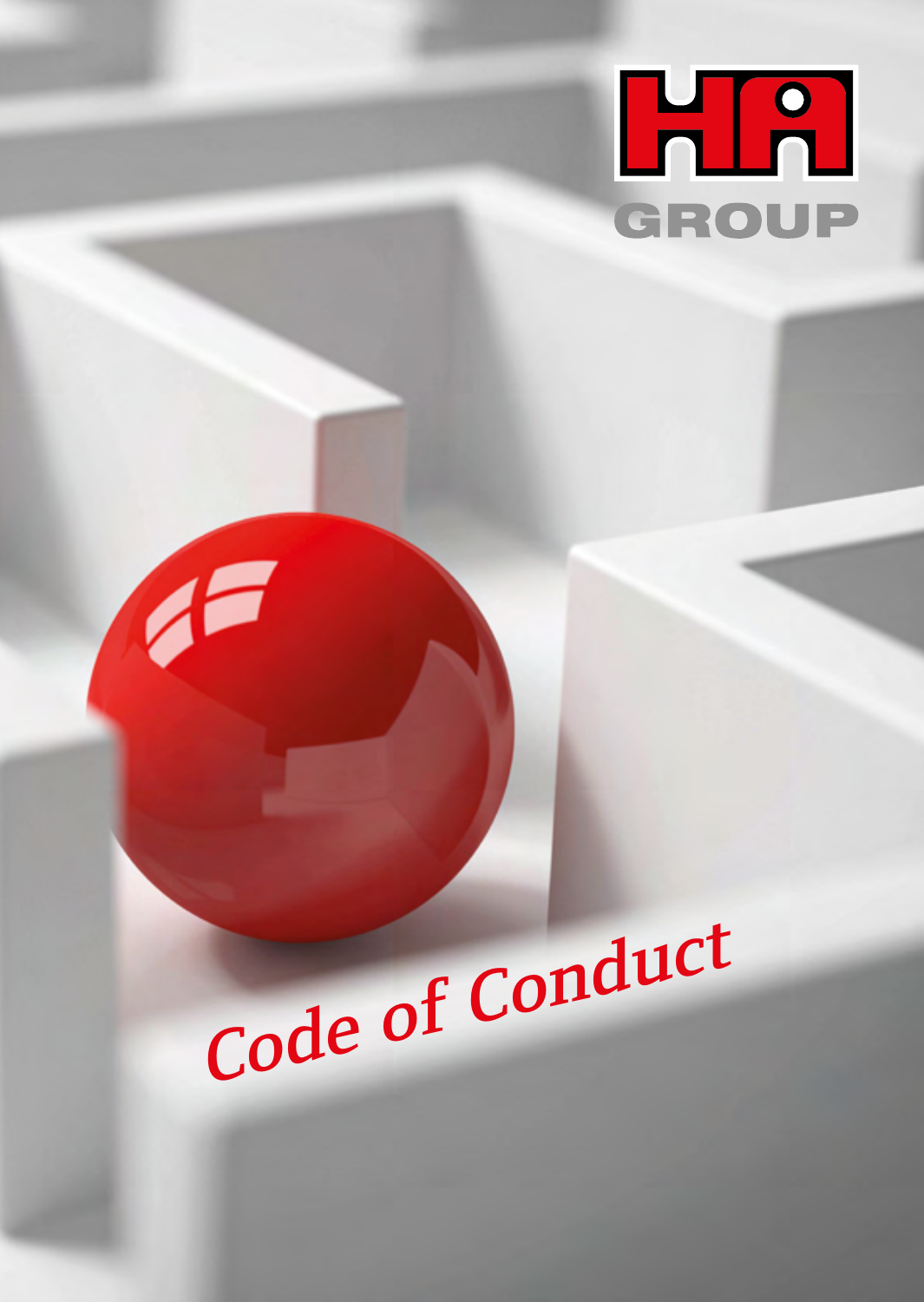### **CONTENT**

| 1.    | Statement from the Presidents of HA Group on the<br><b>Importance of the Code of Conduct</b> | 4  |
|-------|----------------------------------------------------------------------------------------------|----|
| 2.    | <b>Principles</b>                                                                            | 8  |
| 2.1   | <b>General Requirements</b>                                                                  | 10 |
| 2.1.1 | Compliance with the law                                                                      | 10 |
| 2.1.2 | Freedom to speak without fear of retaliation                                                 | 11 |
| 2.1.3 | Mutual trust & respect, diversity                                                            | 12 |
| 2.1.4 | Conflicts of interest                                                                        | 13 |
| 2.1.5 | Protection of company assets & anti-fraud                                                    | 14 |
| 2.2.  | Interaction with Business Partners and Third<br><b>Parties</b>                               | 15 |
| 2.2.1 | Interaction with business partners                                                           | 15 |
| 2.2.2 | Governmental & regulatory relations                                                          | 15 |
| 2.2.3 | Anti-corruption & anti-bribery                                                               | 16 |

| 2.2.4 | <b>Export Control</b>                                               |    |
|-------|---------------------------------------------------------------------|----|
| 2.2.5 | Fair competition                                                    | 18 |
| 2.2.6 | Product safety                                                      | 19 |
| 2.3   | <b>Handling of Information</b>                                      | 20 |
| 2.3.1 | Data privacy & protection                                           | 20 |
| 2.3.2 | Financial integrity                                                 | 20 |
| 2.3.3 | Information technology use & security                               | 21 |
| 2.3.4 | Confidentiality & intellectual property                             | 22 |
| 2.4   | People & Environment                                                | 23 |
| 2.4.1 | Environment, health & safety                                        | 23 |
| 2.4.2 | Human rights, global labor standards and<br>fair working conditions | 24 |
| 3     | <b>Decision-Making Guide</b>                                        | 26 |
| 4     | <b>Your Contacts for the Code of Conduct</b>                        | 30 |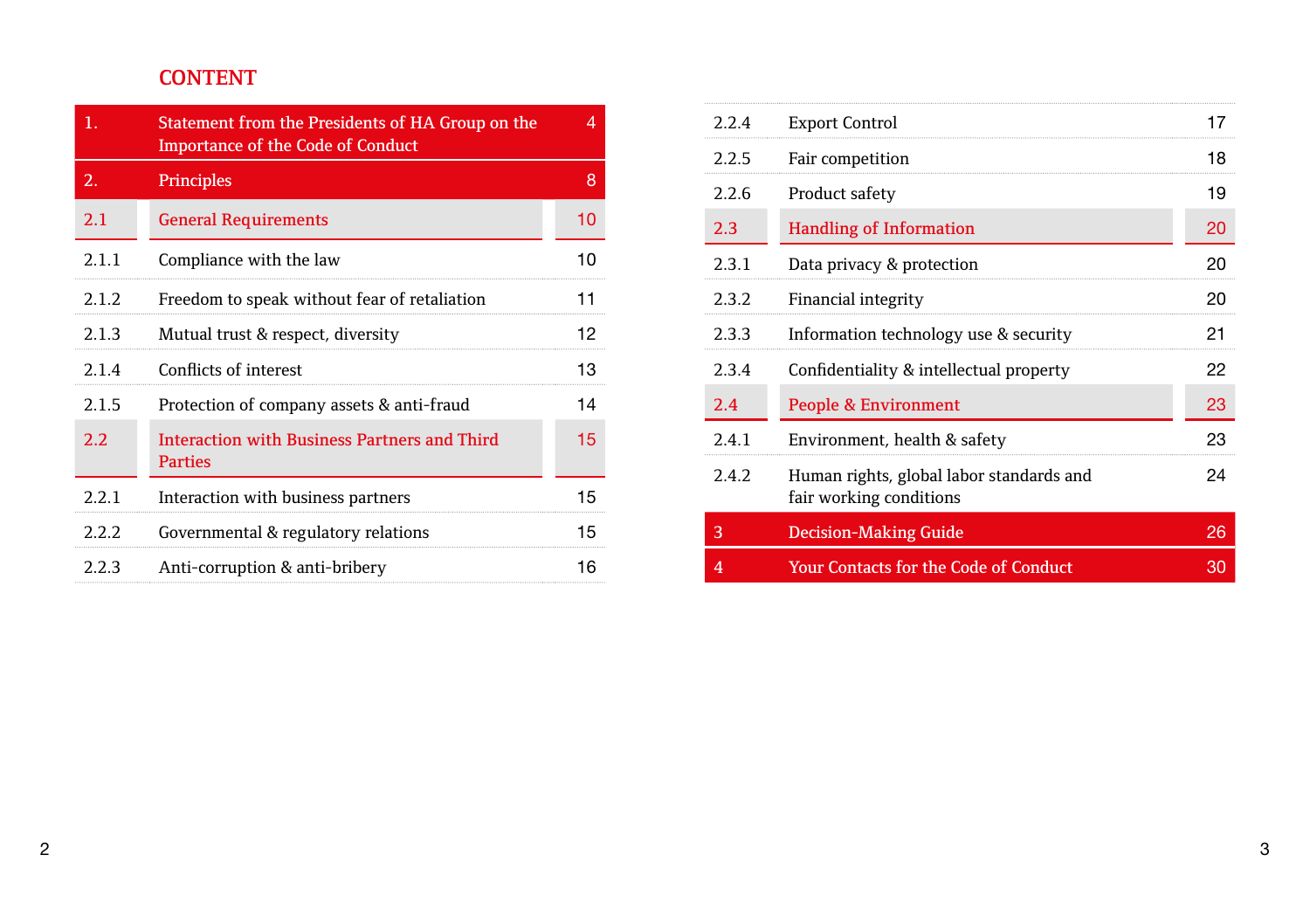

Statement from the Presidents of HA Group on the Importance of the Code of Conduct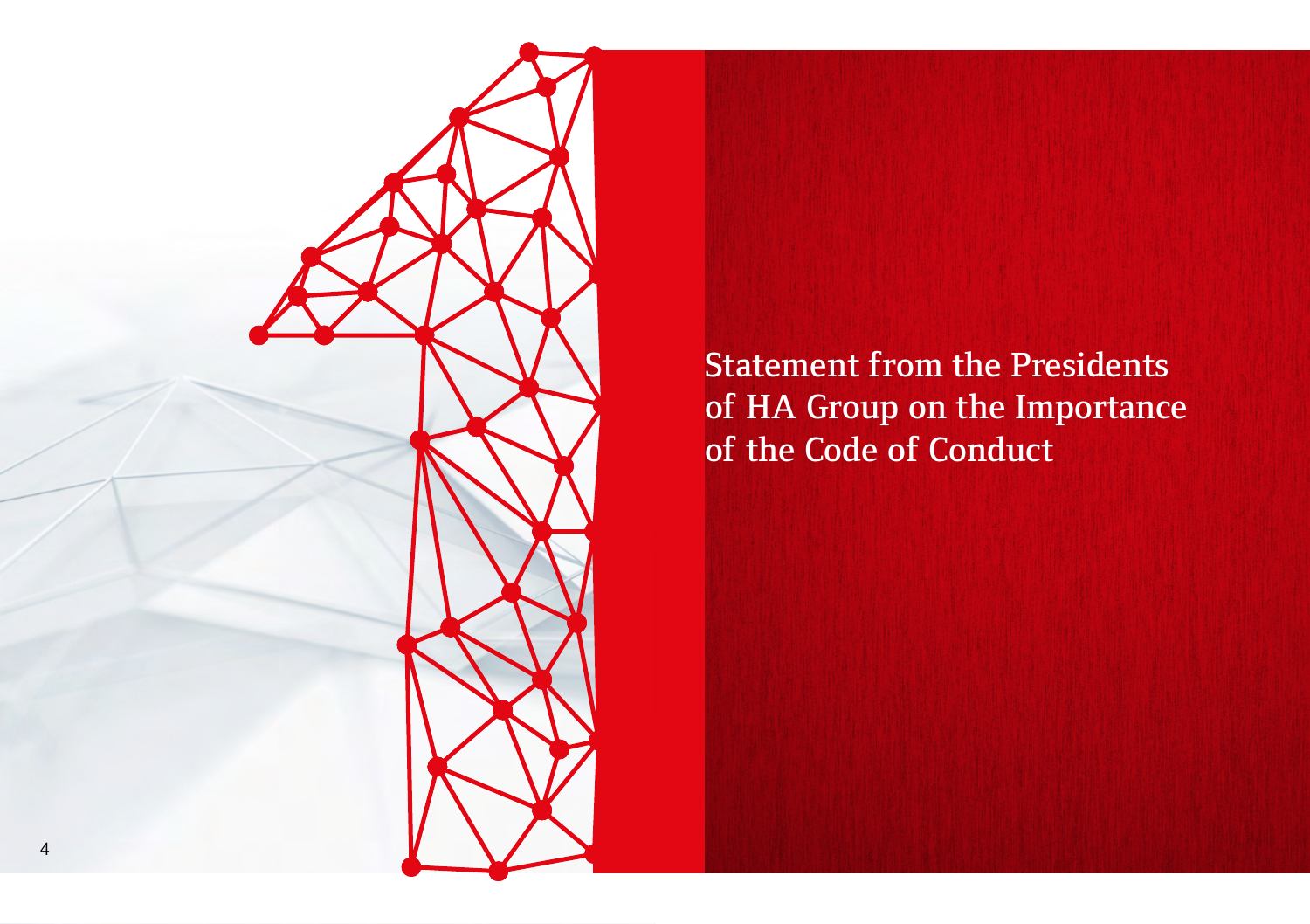### **Dear colleagues,**

Economic success and good corporate citizenship are inseparable objectives of our corporation. As such, responsible and ethical behavior toward employees, business partners, society and the environment is an integral part of our company's value system.

Needless to say that we conduct our business in compliance with laws and regulations. Violations are not only inconsistent with our values; they are also harmful to our reputation and the HA brand and can lead to significant legal consequences. Individuals who act in an unlawful manner are harming the company, its shareholders, its employees and its customers. Such behavior diminishes the company's financial success, hampers its capacity to invest and grow, and can ultimately jeopardize the jobs it provides.

The Code of Conduct serves as a common guideline for our decisions and our actions. It outlines binding minimum standards for responsible behavior towards business partners and the public, as well as for our behavior within the company. By heightening awareness of legal risks it will help prevent any violations of relevant laws. All of us are obligated to adhere to the principles laid out in this Code. This Code is binding for Hüttenes-Albertus Chemische Werke GmbH and all companies that Hüttenes-Albertus Chemische Werke GmbH directly or indirectly controls.

*With respect to the Code, we would like to underscore the following three points:*

 $\rightarrow$  Nothing can take the place of personal integrity and sound judgment. In order to uphold our corporate responsibility, it is essential that all of us are aware of the laws and regulations relevant to our respective fields of work, and take personal responsibility for abiding by them. This Code in its section 3 contains a simple, easy-to-use decision making guide that shall assist you in always making the right decisions.

- $\rightarrow$  Managers have a special obligation to lead by example. Embodying our values, exemplifying our corporate culture and taking swift and decisive action against any business activities that are inconsistent with the law or our company principles are part of every manager's responsibilities at Hüttenes-Albertus.
- $\rightarrow$  The company and its management also have the responsibility to create an environment in which critical topics can be discussed openly and without fear of retaliation. This applies, in particular, to violations of the Code of Conduct. Whoever becomes aware of any such violation should be able to turn to a person they can trust within their immediate work environment. If this is not possible or advisable in a certain situation, employees at Hüttenes-Albertus can always seek guidance from other contact persons, in particular their colleagues listed as Compliance Champions or subject matter experts in section 4 of this Code.

The continued development and success of our company depends largely on our shared commitment to social responsibility and our ability to maintain our reputation as a trustworthy business partner. Thank you for contributing to this goal through the integrity of your individual actions.

Franz Friedrich Butz  $\overline{I}$  Christoph Koch President President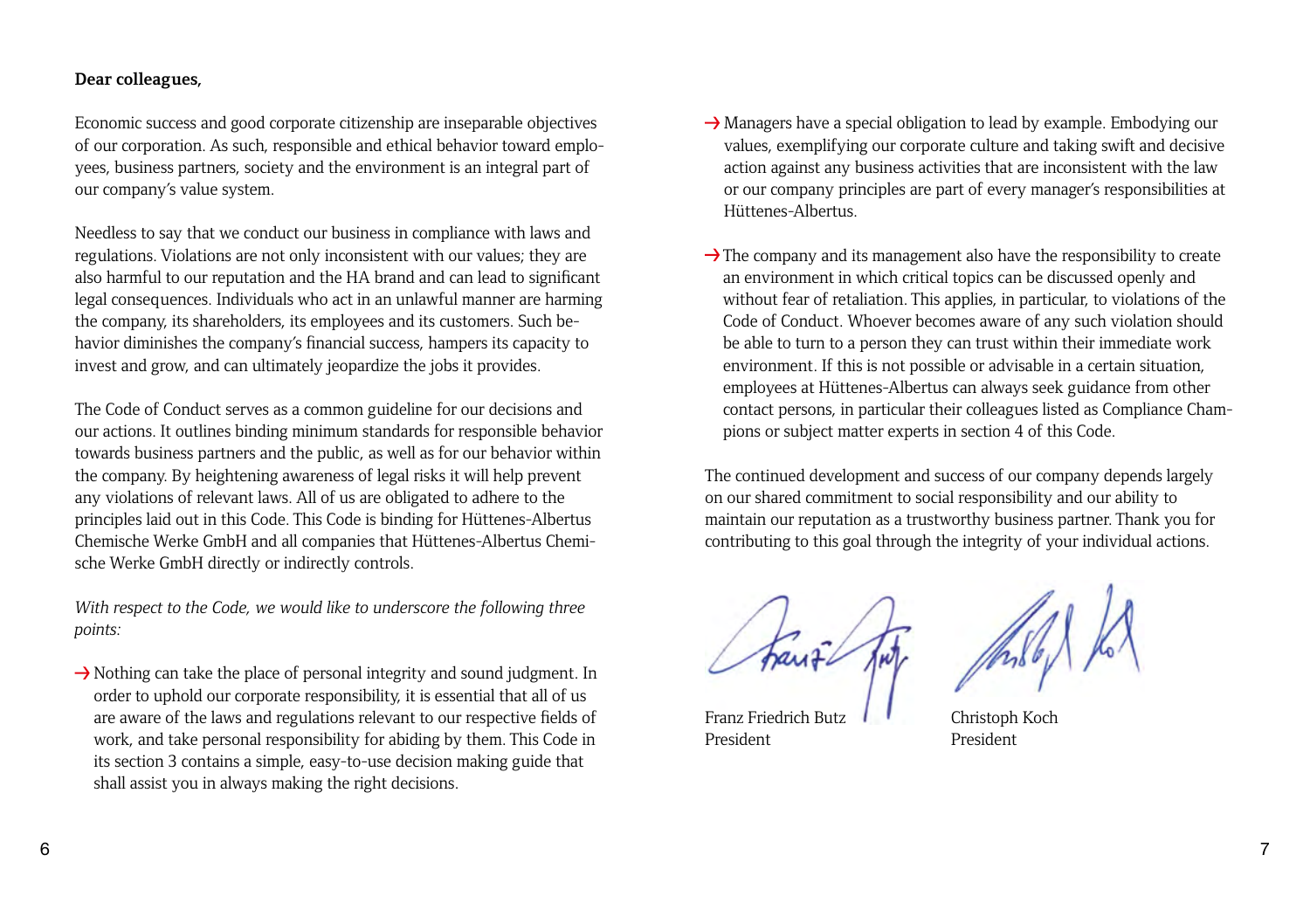

# Principles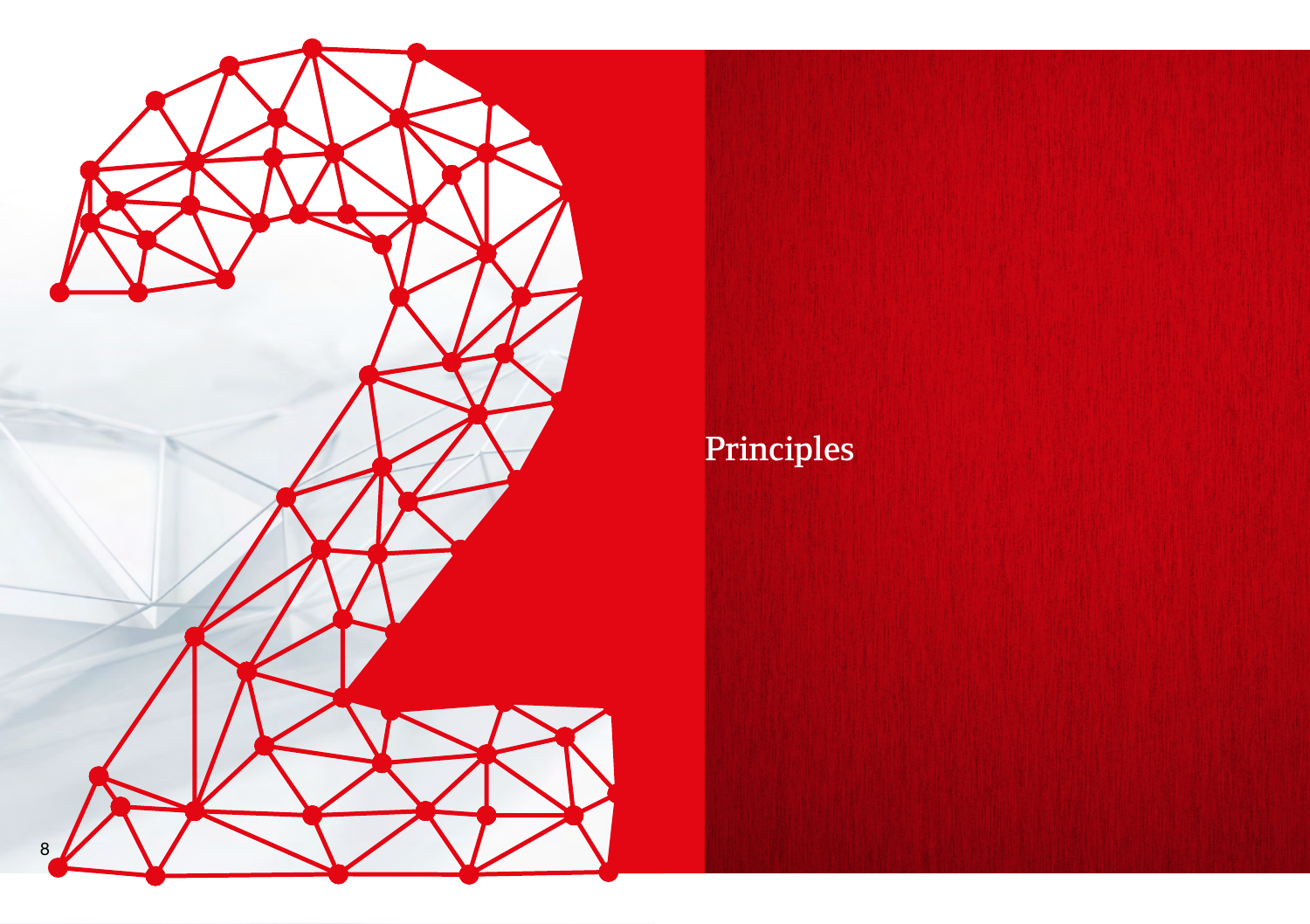### **2.1 GENERAL REQUIREMENTS**

### 2.1.1 Compliance with the law

We comply with all applicable local, national and international laws and regulations wherever we do business.

- $\rightarrow$  Compliance with all applicable laws and regulations is critically important to the success of our companies worldwide. The violation of laws and regulations can have severe consequences, such as criminal convictions, fines and reputational damage.
- $\rightarrow$  All Hüttenes-Albertus managers are obligated to be familiar with the basic laws, regulations and corporate policies that are relevant to their areas of responsibility. Comprehensive knowledge of applicable laws and corporate policy is especially important for those managers who, because of their specific functions or appointed positions, have a special responsibility for ensuring compliance (e.g., managing directors, managers in EHS, Finance, Human Resources, Legal & Compliance).
- $\rightarrow$  In specific Hüttenes-Albertus affiliates, countries, industries or markets as well as with specific business partners, stricter rules than those described in this Code of Conduct may exist. In such cases, employees should assume that the stricter standard applies.
- $\rightarrow$  If there is any doubt whether a decision is legally sound, the Hüttenes-Albertus Legal & Compliance department or other appropriate person listed in section 4 ("Your contacts for the Code of Conduct") should be contacted for assistance and clarification.

 $\rightarrow$  Hüttenes-Albertus is committed to swiftly investigate potential violations of these rules and will decisively and expeditiously take appropriate action, which may in serious cases include dismissal of perpetrating employees.

### 2.1.2 Freedom to speak without fear of retaliation

We encourage our employees to speak up freely and without fear of retaliation. Retaliation against employees who raise good-faith concerns about misconduct occurring in the company is prohibited.

- $\rightarrow$  Being able to speak freely helps to prevent misconduct, and to detect and correct it, should it occur. We therefore value an open work environment where employees can approach their supervisors or management to raise issues or voice criticism without any concerns. Managers are responsible for encouraging open dialogue and for supporting their employees and addressing their concerns in a fair and impartial manner.
- $\rightarrow$  Intimidation or retaliation against employees who in good faith provide reports of suspected or actual misconduct must not be tolerated. Reporting misconduct "in good faith" means that an individual believes that what he or she is asserting is true, whether a subsequent investigation proves that report to be true or not.
- $\rightarrow$  If employees feel uncomfortable raising concerns directly with their manager or another person locally, or if their attempts to do so are ineffectual, we encourage them to make use of the resources introduced in section 4 ("Your contacts for the Code of Conduct").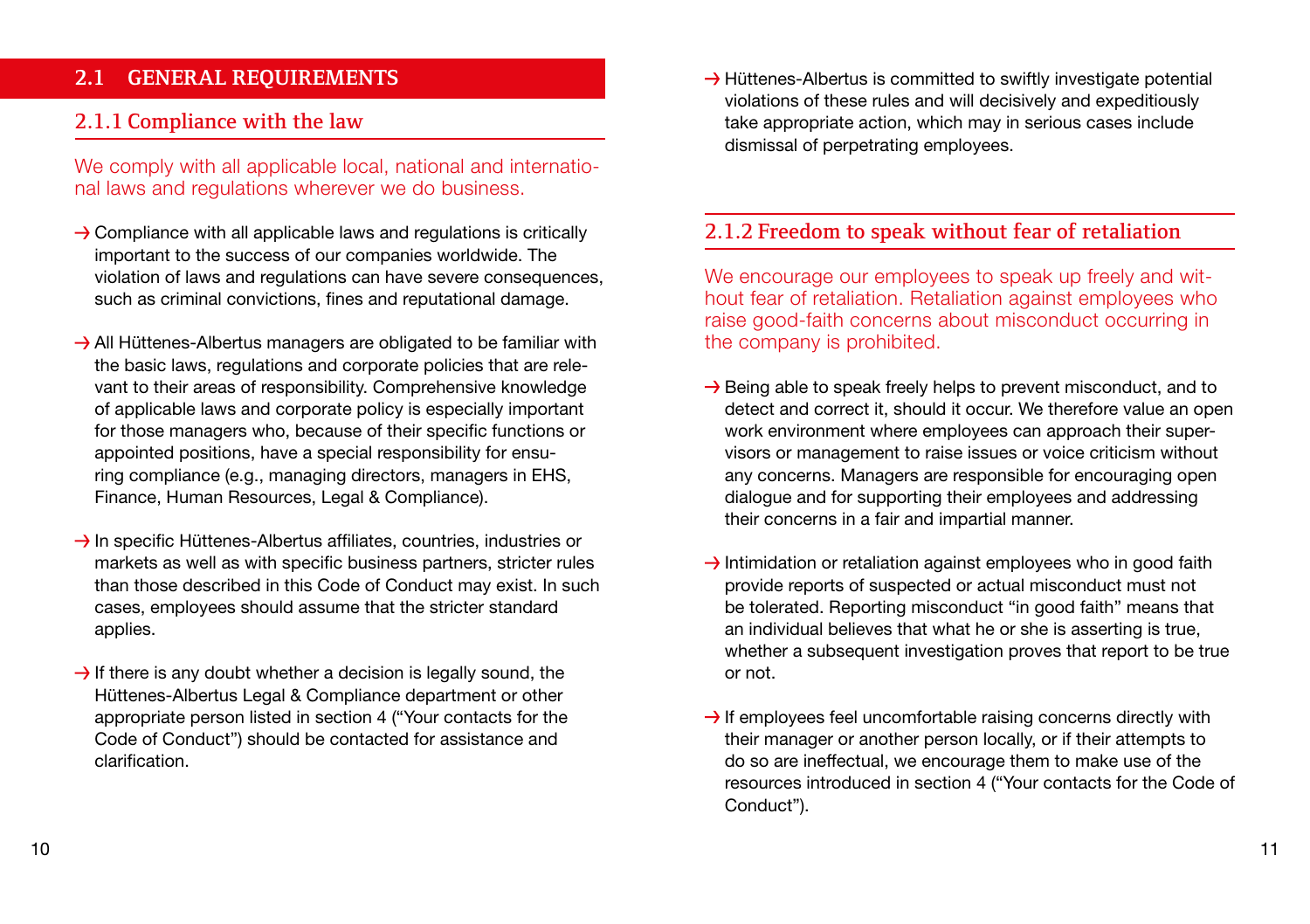### 2.1.3 Mutual trust & respect, diversity

We treat each other in a mutually respectful and trusting manner and seek to create a workplace environment that does not allow for discrimination.

- $\rightarrow$  Every individual is entitled to fair, dignified and respectful treatment. We are committed to equal opportunities and encourage a respectful and diverse workplace in which each individual's unique value is recognized and each person is treated with courtesy, honesty and dignity. Harassment, bullying or intimidation is prohibited.
- $\rightarrow$  All decisions with respect to recruiting, hiring, disciplinary measures and promotion as well as other conditions of employment must be administered free from any illegal discriminatory practices. We do not tolerate discrimination against employees or applicants for employment because of race, national or ethnic origin, gender, pregnancy, marital or parental status, age, disability, religion or belief, sexual orientation or any other characteristic specified under applicable anti-discrimination law or company policy.
- $\rightarrow$  Hüttenes-Albertus values the diversity of its employees and strives to be representative of today's work force by maintaining policies that encourage diversity and enable Hüttenes-Albertus to attract, hire, retain, and leverage the best employees at all levels of the company. We encourage our employees to participate in the creation of a diversity friendly work environment and to take personal ownership for making day-to-day decisions that reflect our diversity principle. For further guidance, contact your supervisor or the Human Resources department.

### 2.1.4 Conflicts of interest

We disclose potential or actual conflicts of interest in the workplace in a timely manner for proper review and resolution.

- $\rightarrow$  In our daily business we may be faced with situations in which a decision that is in the best interest of the company competes with our personal interests. A conflict of interest can make it difficult for an individual to make impartial decisions that are in the best interest of the company.
- $\rightarrow$  Employees with a real or potential conflict of interest must disclose it to their manager or their company's senior management for prompt resolution.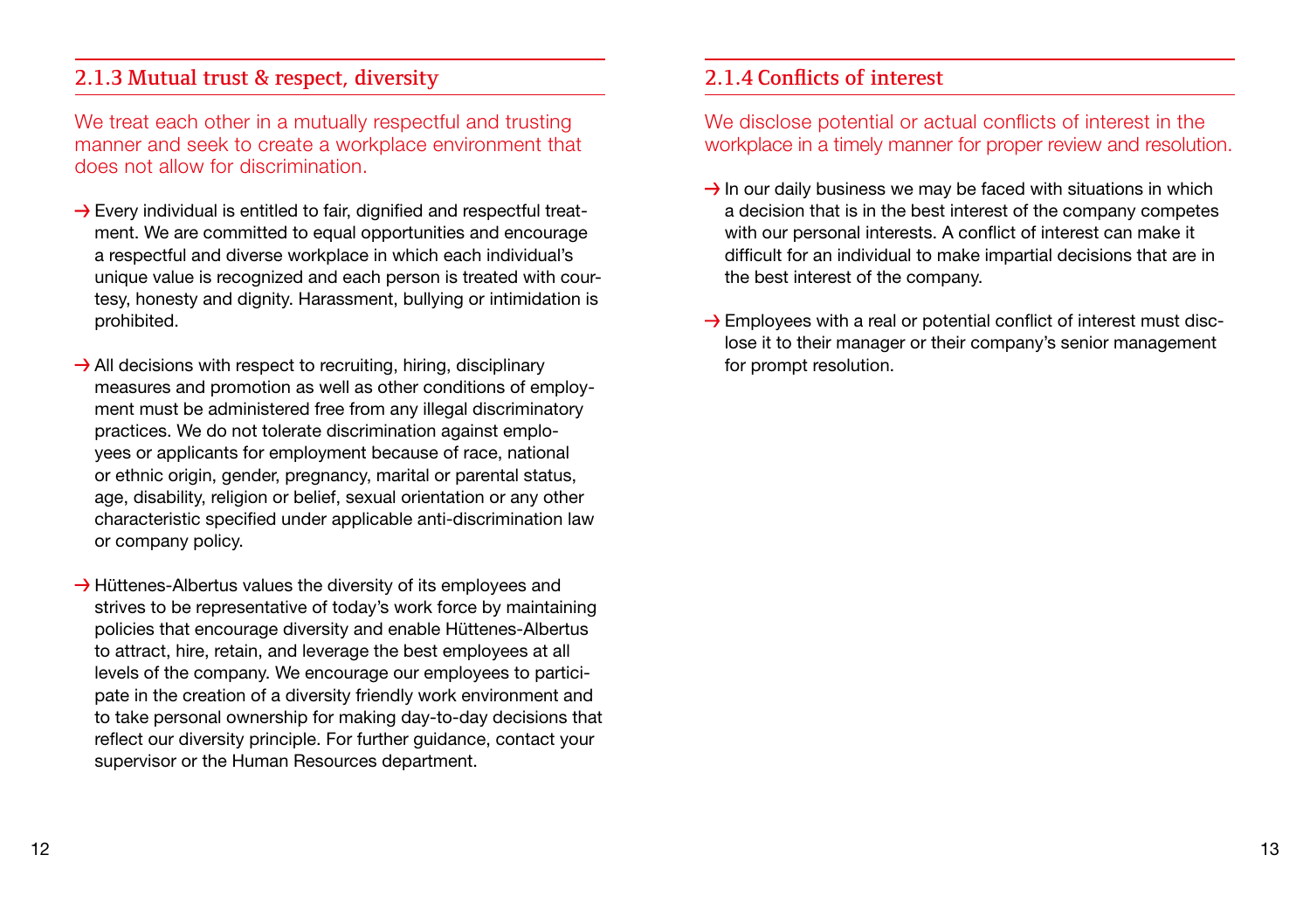### 2.1.5 Protection of company assets & anti-fraud

We deal with company property, products and resources responsibly.

- $\rightarrow$  We value the responsible use and handling of any tangible or intangible company assets, such as products, work materials, IT equipment, or intellectual property.
- $\rightarrow$  Company assets should to the extent not explicitly otherwise permitted – be used only for their intended business purposes and not for improper personal, illegal or other unauthorized purposes.
- $\rightarrow$  Every form of fraud is prohibited, regardless of whether company assets or third-party assets are affected. Adequate control measures should be in place to prevent any form of fraudulent activity (e.g., fraud, embezzlement, theft, misappropriation, tax evasion or money laundering).

### **2.2 INTERACTION WITH BUSINESS PARTNERS AND THIRD PARTIES**

### 2.2.1 Interaction with business partners

We act with integrity in our dealing with others, and also expect our business partners to obey the law.

- $\rightarrow$  Our business partners (e.g., customers, suppliers, agents and consultants) expect that they can rely on Hüttenes-Albertus as a partner that conforms to the law. This demands that we know our contractual obligations to our business partners.
- $\rightarrow$  We in turn take care that our business partners' practices are based on respect for the law. We know our customers and conduct appropriate due diligence on our business partners in order to ensure these principles.

### 2.2.2 Governmental & regulatory relations

We maintain proper and legally flawless relations with all government regulators and agencies.

 $\rightarrow$  Business relationships with governmental bodies are often subject to particularly strict requirements. In all our dealings with government and regulatory agencies and officials, we conduct ourselves in an honest and transparent manner and act in compliance with applicable laws. Dealings with governmental entities may occur in the ordinary course of business (obtaining licenses or approvals or entering into contracts), while engaging in political lobbying, or when responding to governmental or regulatory requests or inquiries of any nature (e.g., subpoenas, investigations, legal proceedings).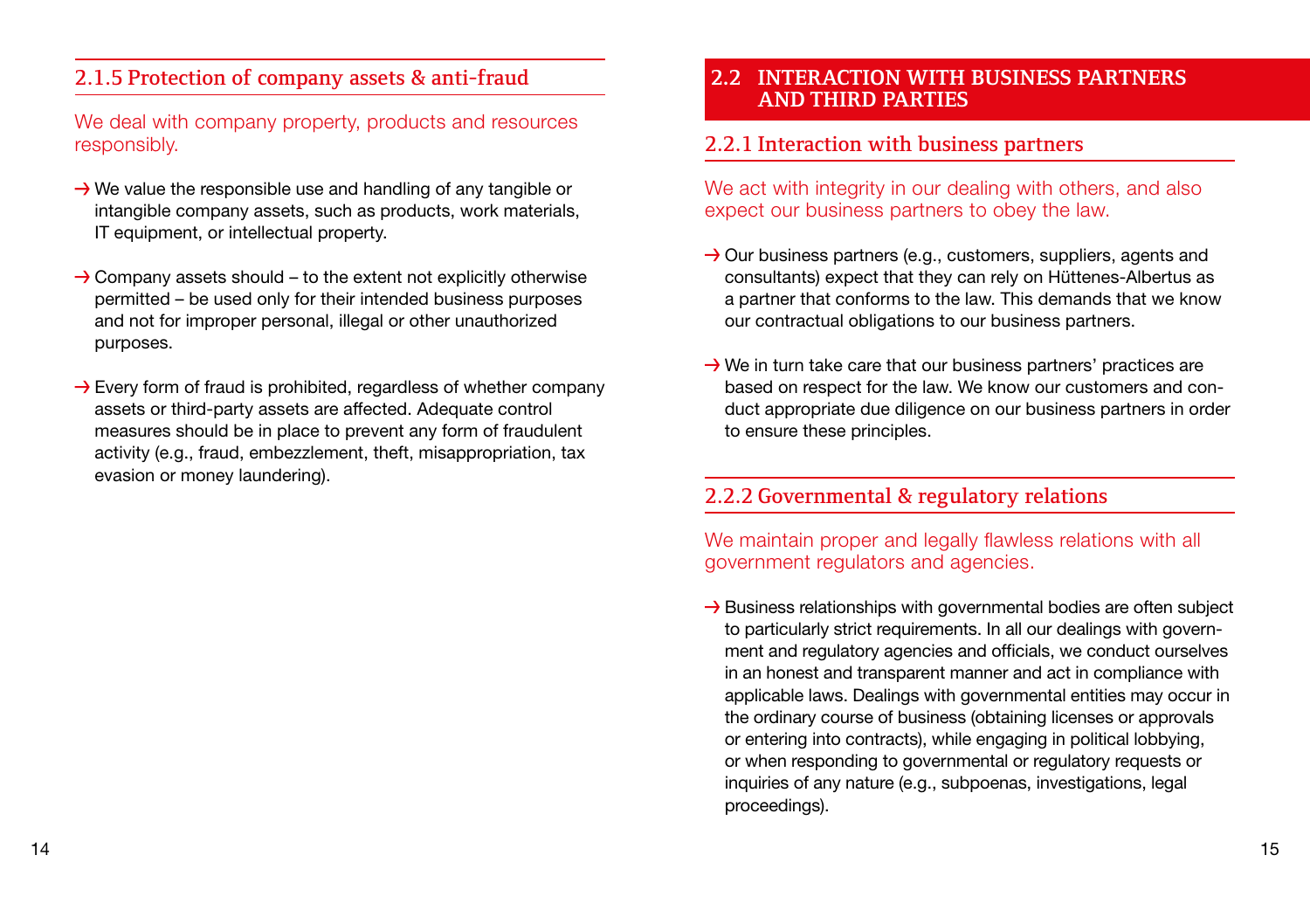$\rightarrow$  Employees who receive any kind of governmental inquiry shall immediately contact their company's senior management and the Legal & Compliance department for assistance prior to taking further action in order to ensure compliance with all legal requirements.

### 2.2.3 Anti-corruption & anti-bribery

### We condemn all forms of corruption and bribery.

- $\rightarrow$  At Hüttenes-Albertus, offering or accepting a bribe, in any form, to or from any person in either the public or private sectors, is prohibited.
- $\rightarrow$  Reasonable and bona fide hospitality and promotional or other business expenditures, that seek to maintain cordial relations or present products or services and are provided in a transparent manner, are recognized as a legitimate part of doing business
- $\rightarrow$  Such advantages may, however, only be given or accepted if they serve a legitimate business purpose and do not serve to obtain or grant an improper advantage. The advantage may not have an unreasonably high value and may not exceed the limits of customary business practice or the recipient's normal standard of living. Generally, public officials should not be offered any advantages.
- $\rightarrow$  Caution should be taken when requests or offers are made for sponsorship or a "charitable contribution" to ensure that it is not a request for or offer of bribery in disguise.
- $\rightarrow$  Apply the Hüttenes Albertus standards of financial control, ethics and conduct internationally, even in foreign countries where culture or common practice might indicate that lower standards of conduct are widely accepted.

### 2.2.4 Export Control

### Hüttenes-Albertus is fully committed to abide by the spirit and the letter of all applicable import and export control laws.

- $\rightarrow$  National and international laws regulate the import, export or domestic trade of goods, technology, services, the handling of specific products, as well as capital movements and payments. Adequate procedures must be used to ensure that transactions with third parties do not violate current economic embargoes or regulations of trade, import or export controls, or regulations for the prevention of terrorism financing.
- $\rightarrow$  Abide by import and export controls as they relate to your business and products.
- $\rightarrow$  Seek legal counsel when doing business with countries subject to sanctions imposed by the Security Counsel of the United Nations, by the European Union, the U.S. Government or the country you are operating in.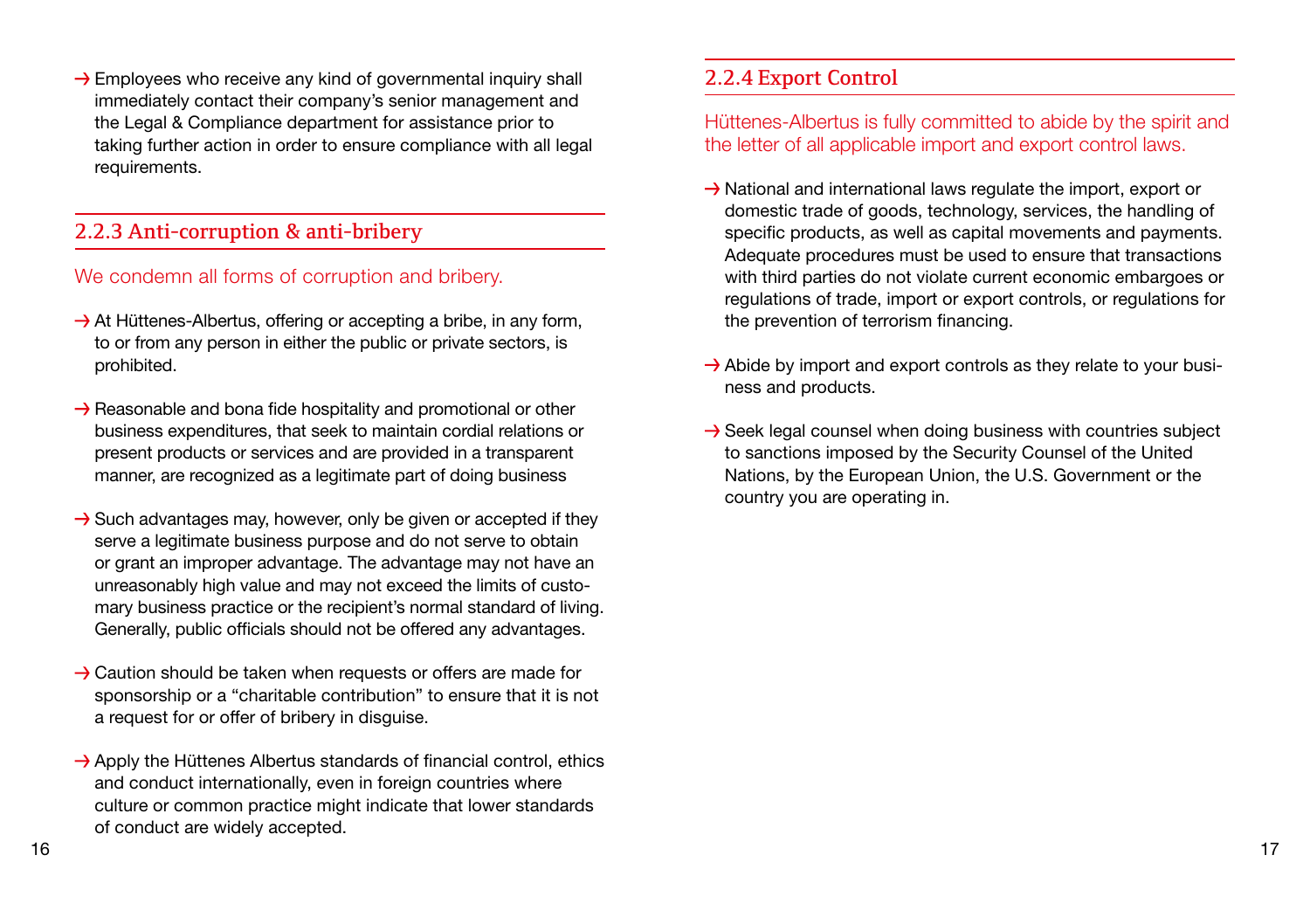### 2.2.5 Fair competition

We comply with applicable antitrust and competition laws and consult expert counsel on antitrust and competition issues.

- $\rightarrow$  In all countries relevant for HA, laws prohibit relationships or arrangements with competitors, suppliers, distributors or dealers that may interfere with competition in the marketplace. Such legal prohibitions apply to a wide range of activities, including price fixing, allocations of customers or sales territories between competitors, anti-competitive boycotts and other unfair methods of competition. We are committed to fair competition and compliance with these laws.
- $\rightarrow$  All Hüttenes-Albertus directors, officers and employees must at least comply with the following requirements:

### *Do not coordinate market behavior with competitors.*

- Do not discuss or agree prices with competitors.
- Do not discuss or agree on market allocation / customer allocation / boycotting of certain customers.
- Do not discuss or agree on a restriction of the production volume, capacities or sales volume.
- Do not exchange competitively sensitive information with competitors.

 *Do not impose an unreasonable constraint on the competitive freedom of customers, distributors or suppliers.*

 *Do not take advantage of a dominant position in order to squeeze out competitors from the market or to manipulate the market.*

- $\rightarrow$  The above listed requirements are partial. Other types of activity may comprise antitrust violations. General questions regarding these requirements should be raised to the Hüttenes-Albertus Legal & Compliance department or local external anti-trust counsel in your country who has been approved by the Hüttenes-Albertus Legal & Compliance department.
- $\rightarrow$  Further guidance on compliance with anti-trust rules will be provided in the Hüttenes-Albertus Anti-Trust Compliance Manual.

### 2.2.6 Product safety

We create and develop safe products and services for our customers.

- $\rightarrow$  We see ourselves as partners with our customers. Our business success is supported by a long-lasting relationship with our customers. We are, therefore, committed to providing our customers with safe, high-quality products and services.
- $\rightarrow$  Our products and services must not contain defects or unsafe features that could lead to the unduly endangerment of health or environment or to damage of property.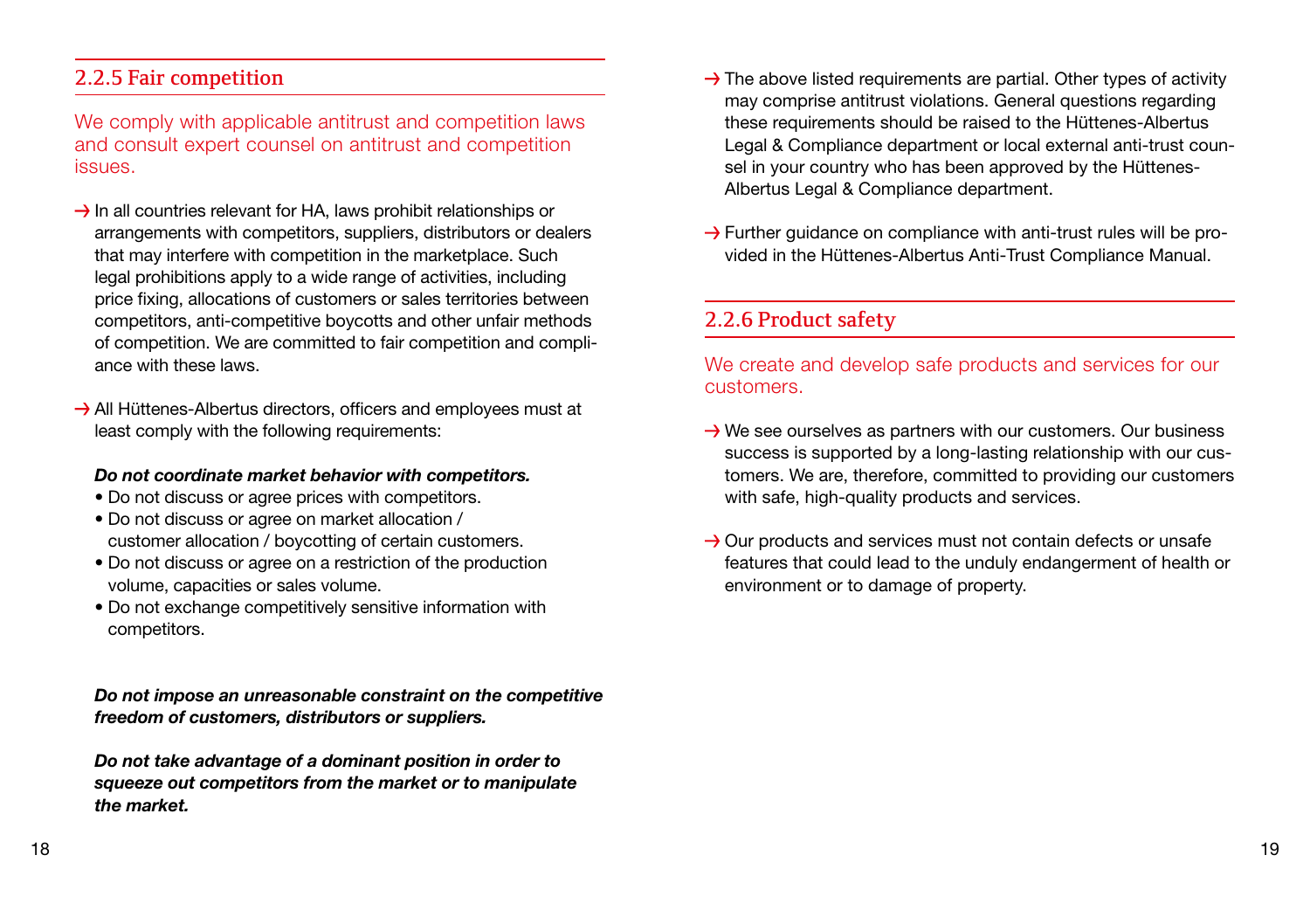### **2.3 HANDLING OF INFORMATION**

### 2.3.1 Data privacy & protection

We collect, retain, use and transmit personal data and information in compliance with applicable law and policy.

- $\rightarrow$  When we collect, retain, use or transmit personal data (e.g., names, addresses, phone numbers, dates of birth, health information) relating to employees, or customers or other third parties, we do so with great care and sensitivity.
- $\rightarrow$  We are committed to the principle of data minimization, i.e. we collect, retain, use and transport only personal data that are appropriate, relevant and not excessive with regard to their intended use.

### 2.3.2 Financial integrity

We conduct our business and manage recordkeeping and financial reporting with integrity and transparency.

- $\rightarrow$  All transactions and records relating to our business must be maintained and handled accurately and appropriately. All transactions, assets and liabilities must be properly documented and recorded in accordance with internal reporting guidelines and legal requirements.
- $\rightarrow$  Maintaining recordkeeping integrity requires applying high standards of accuracy, completeness and accountability in all business dealings.
- 20 21 entries. Any balance sheet manipulation is prohibited.  $\rightarrow$  Financial accounts, documents, contracts, and other company information may not knowingly include incorrect or misleading

### 2.3.3 Information technology use & security

We make proper business use of workplace information technology and help to protect systems and equipment against internal and external threats.

- $\rightarrow$  In our daily business we use information technology and process data on a regular basis. This requires appropriate security practices (password protection, approved technology and licensed software) to protect intellectual property and personal data. Ignoring appropriate security practices can lead to serious consequences, such as data loss, identity theft or copyright infringement.
- $\rightarrow$  Because of the dissemination speed, easy replication and practical indestructibility of digital information, great care needs to be exercised in what is e-mailed, recorded as voicemail, attached or downloaded.
- $\rightarrow$  We commit ourselves to using workplace-related IT systems for legitimate business purposes and not for personal uses that are unreasonable or improper, or for unethical or illegal activities.
- $\rightarrow$  All employees need to be aware that workplace-related IT systems in all forms constitute company property.
- $\rightarrow$  We have an obligation to take proper measures to protect IT systems against internal and external misuse or threats (such as misusing assigned passwords or downloading inappropriate materials from the internet). We should seek the advice of IT personnel whenever we have a question or concern.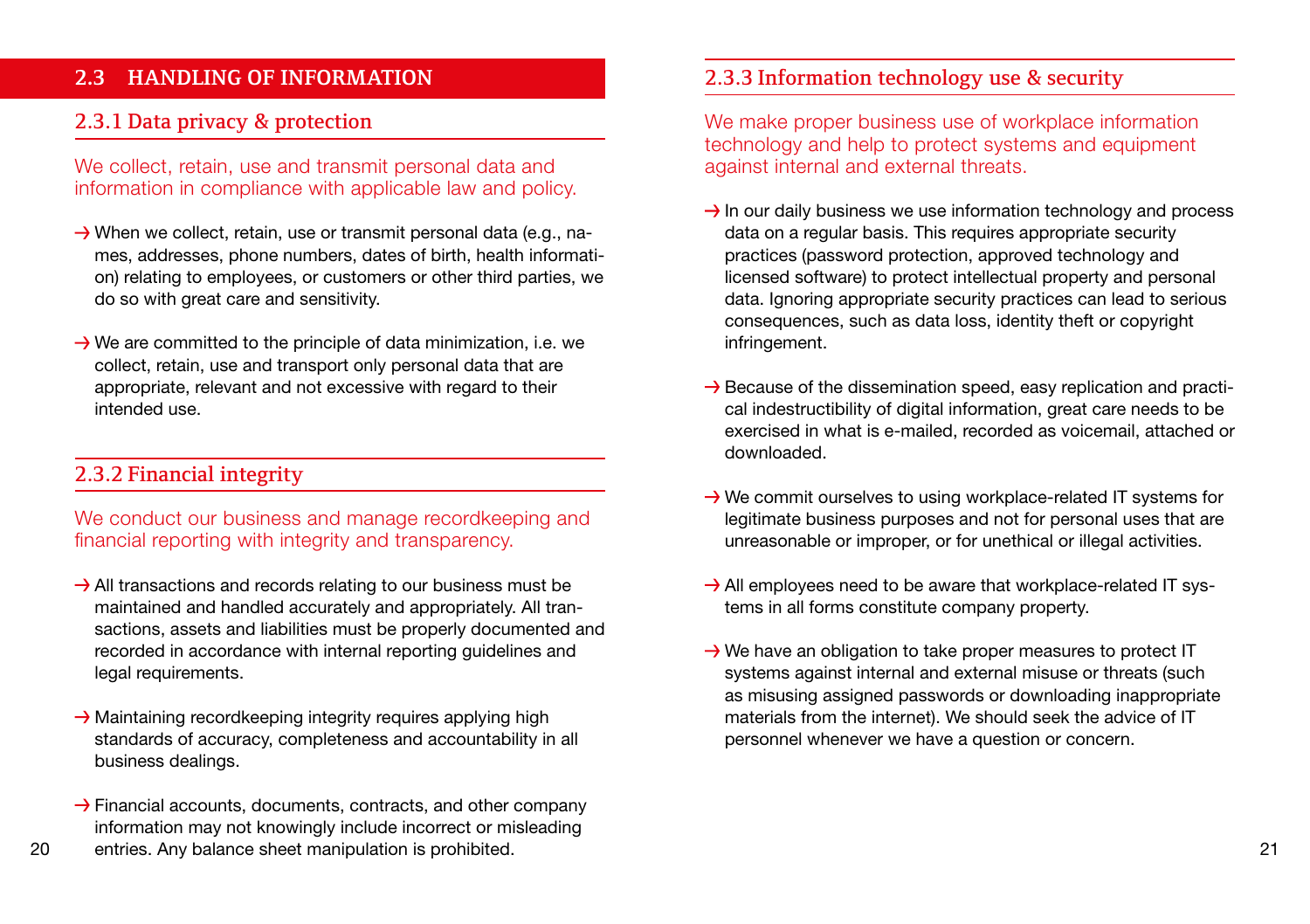### 2.3.4 Confidentiality & intellectual property

We protect confidential information from unauthorized disclosure and use. We protect the reputation of our company in our public statements.

- $\rightarrow$  Confidential information is information that is intended for the named recipient(s) only, not for internal dissemination or external release. It may involve records, reports, contracts, financial and personnel data, investigations, lawsuits, creative work, intellectual property, or new business plans or products, and may appear in many different forms (digital, physical, etc.).
- $\rightarrow$  Confidential business information should be restricted to those employees who "need to know."
- $\rightarrow$  Discussing confidential information in public places or engaging in unauthorized sharing of company or customer information with third parties — for example, with the media or with competitors — constitutes a breach of confidentiality and may constitute a violation of applicable laws.
- $\rightarrow$  Employees with access to especially sensitive information (financial, human resources, legal, new product development, insider information on other companies, IT, etc.) must observe strict confidentiality even with colleagues, and should seek appropriate advice before disclosing any such information to third parties. In such instances, it is important to evaluate whether to enter into confidentiality agreements.
- $\rightarrow$  By keeping confidentiality we help protecting one of our most important assets, our product know-how and intellectual property.

### **2.4 PEOPLE & ENVIRONMENT**

### 2.4.1 Environment, health & safety

Hüttenes-Albertus is committed to environmental, health, and safety excellence throughout our operations, both to fulfill our social responsibilities and as a means to build the value of our business. Excellence means integrating health, safety and environmental planning and execution into all business activities, complying with the law, conserving natural resources, responsibly managing environmental, health and safety risks and working collaboratively with others in addressing issues and opportunities.

- $\rightarrow$  We strive for environmentally responsible procurement and use of natural resources (energy, water, materials and land) in the production and distribution of our products and the performance of our services.
- $\rightarrow$  We will provide a healthy and safe workplace for our employees by complying with all applicable health and safety laws and standards. Managers in particular must ensure that appropriate health, safety and security practices and safeguards are in place to comply with applicable laws and management standards.
- $\rightarrow$  Our employees shall understand the environmental and occupational health and safety implications of our products and businesses and understand and comply with the legal requirements relating to them.
- $\rightarrow$  We include in all business plans due consideration for the environmental, health and safety impact of the actions or nonactions contemplated in such plans.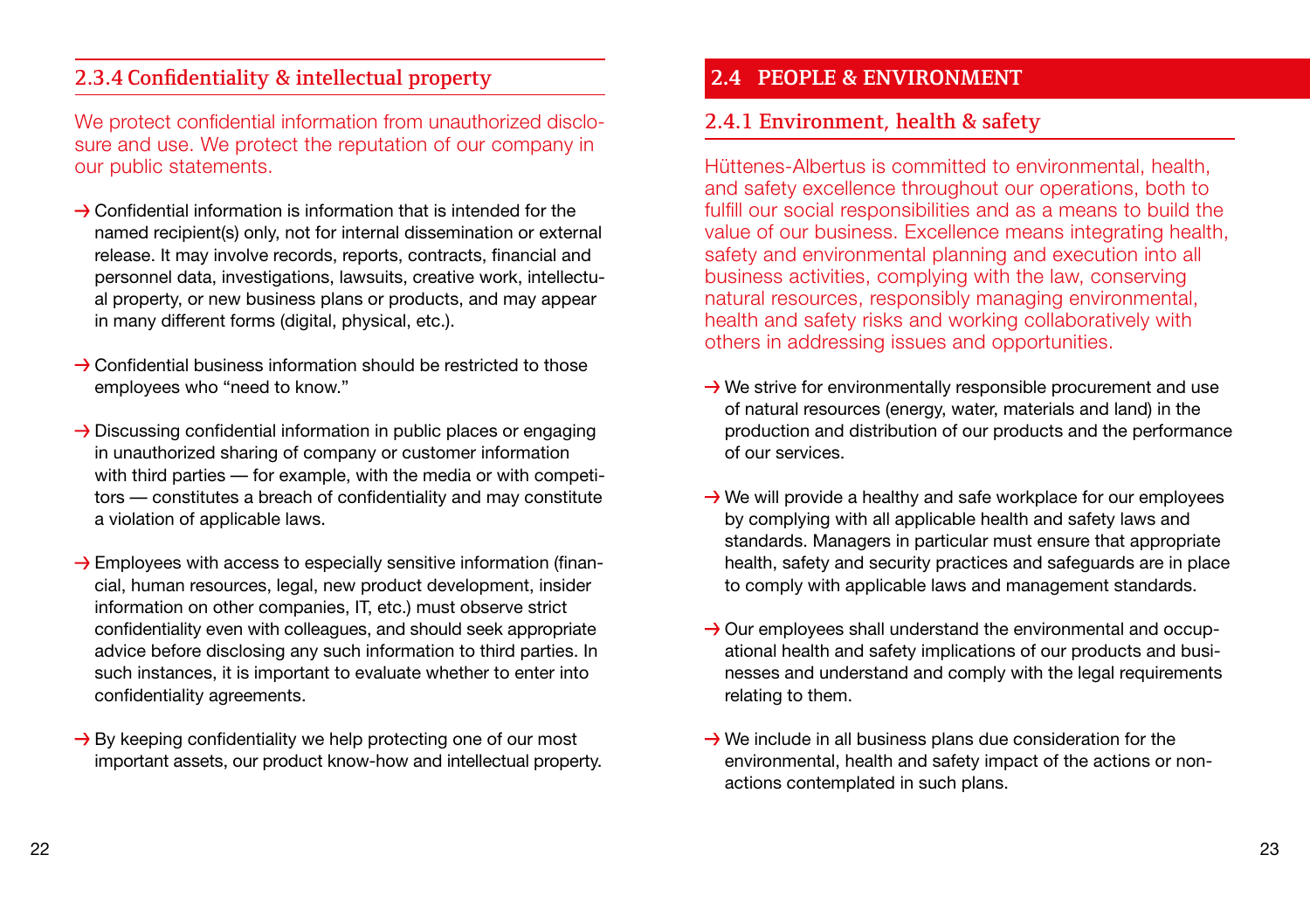### 2.4.2 Human rights, global labor standards and fair working conditions

Ensuring fair working conditions and achievement of inter nationally recognized standards for labor and human rights are integral parts of our corporate culture.

- $\rightarrow$  We are an equal opportunity organization which respects the dignity, diversity and individual rights of employees and third parties with whom we have business relations. We are commit ted to fostering a workplace which is free from discrimination, bullying or harassment of any kind.
- $\rightarrow$  We uphold both the right to freedom of association and the right to engage in collective bargaining in accordance with applicable laws and regulations. We condemn forced or child labor and any form of exploitation or discrimination and strictly comply with applicable laws.
- $\rightarrow$  We comply with legal requirements for the protection of fair working conditions, including those regulating compensation, working hours, and privacy.
- $\rightarrow$  We are committed to global human rights and labor policies, including the absolute prohibition on human trafficking, child, forced or involuntary labor in any of our global affiliates, operations and facilities. We do not tolerate the exploitation of children or workers and are committed to providing a workplace that is free of intimidation and any type of workplace violence. We expect the suppliers and contractors with whom we do business to comply with these standards.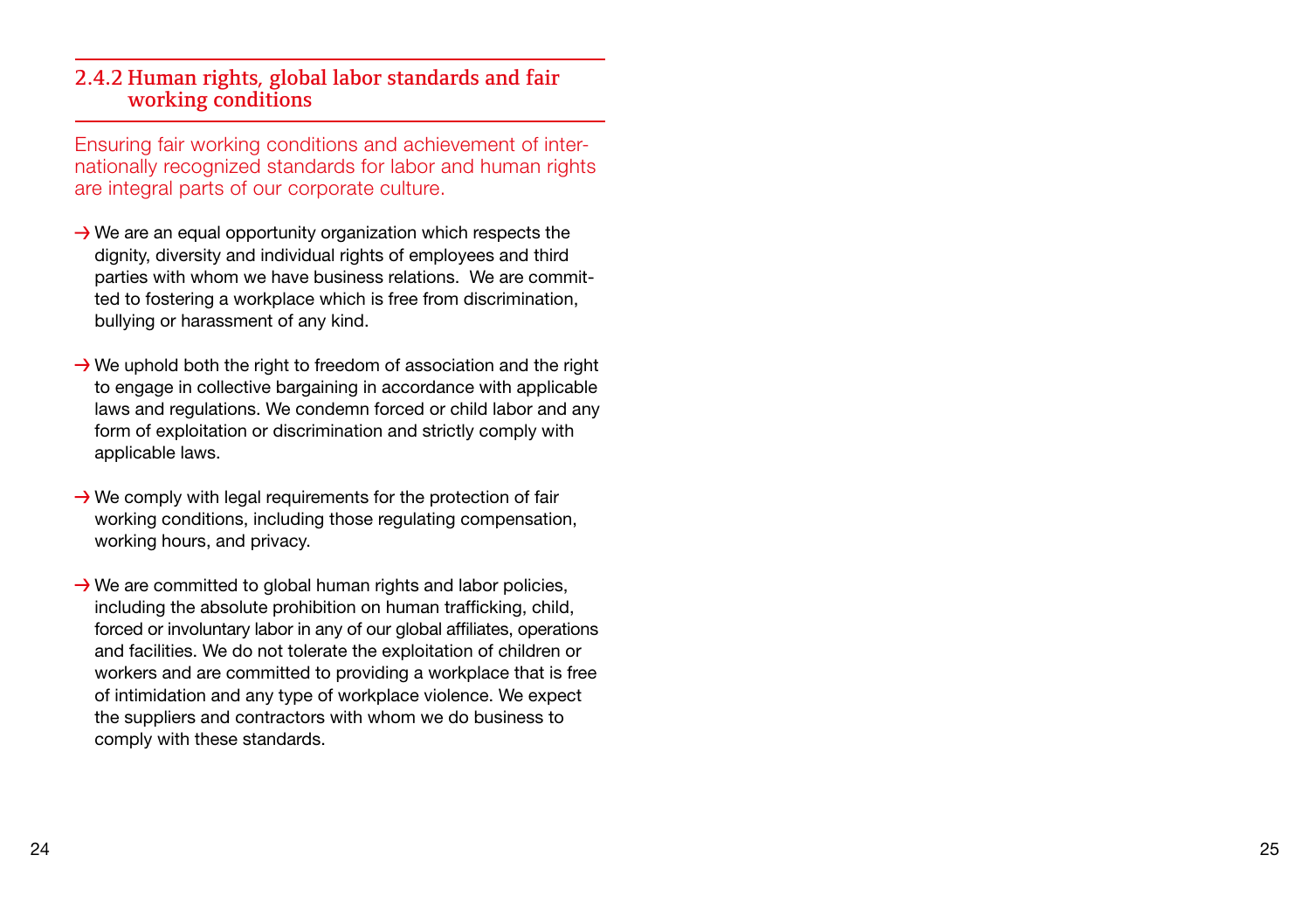

## Decision-Making Guide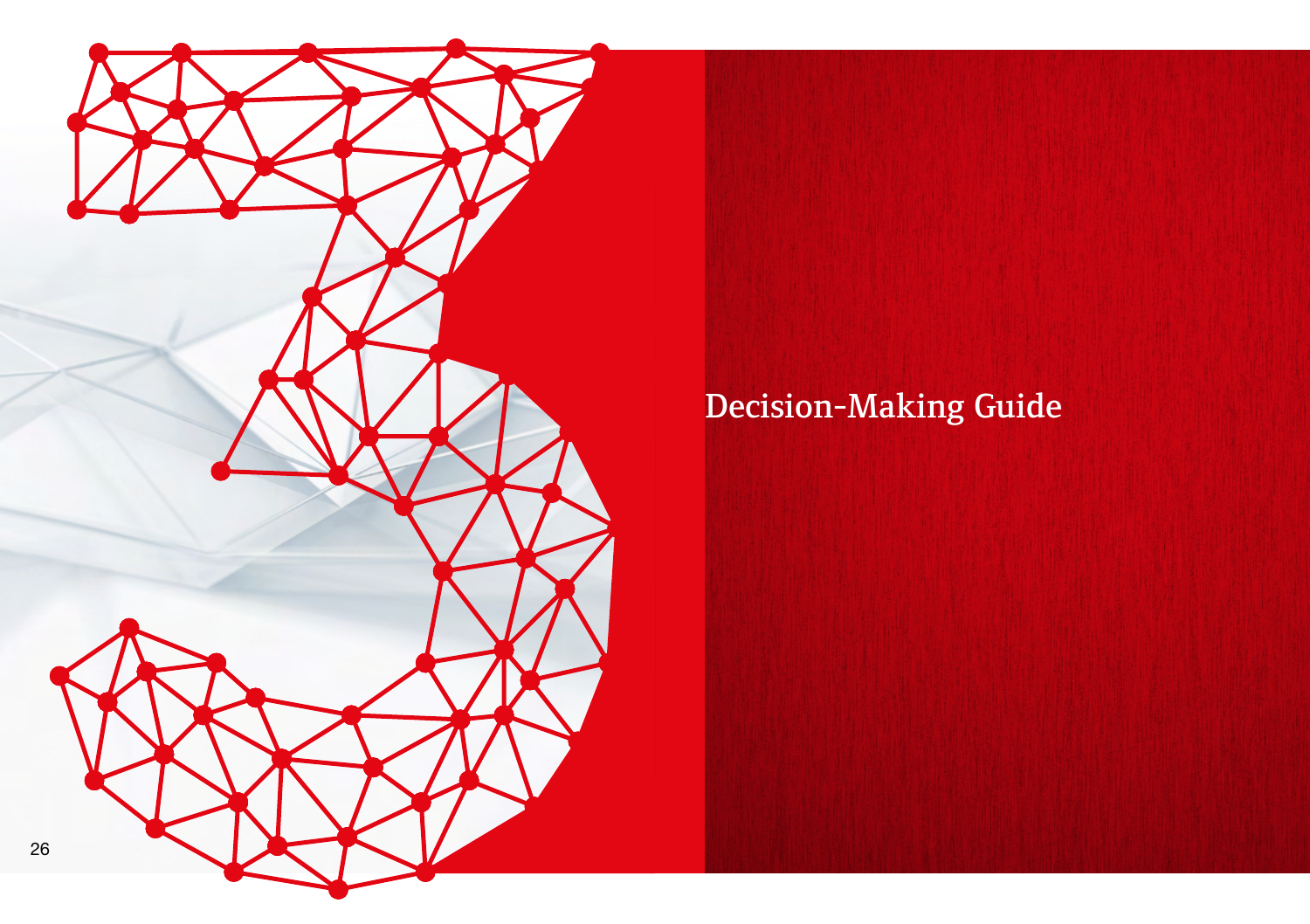If you are ever uncertain whether a particular action or decision is in accordance with the requirements of the Code of Conduct, then consider the following questions:

- $\rightarrow$  Is my action or decision legal and consistent with company policies?
- $\rightarrow$  Can I make an independent decision that is in the best interest of the company and free from any competing personal interests?
- $\rightarrow$  Can I make the decision in good conscience?
- $\rightarrow$  Would I feel comfortable if my action or decision were made public? Would my decision hold up to scrutiny by a third party?
- $\rightarrow$  Am I confident that my action or decision will not hurt our company's reputation?

If you can confidently answer yes to each of these questions, it is likely that your action or decision is appropriate. Should you have any doubts regarding one of these questions, then do not act or make a decision without first seeking qualified advice. The next section describes the available resources you can turn to.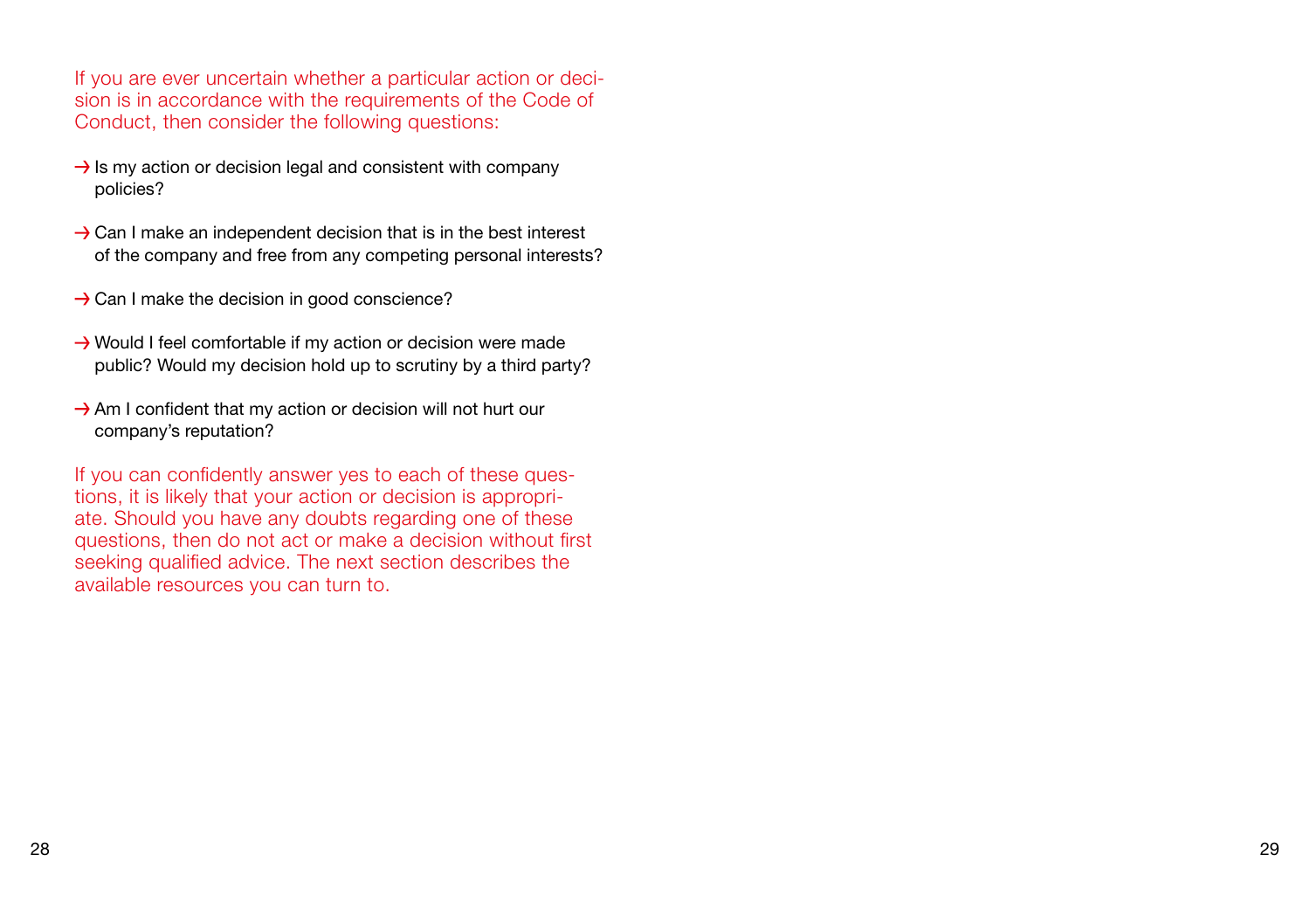

Your Contacts for the Code of Conduct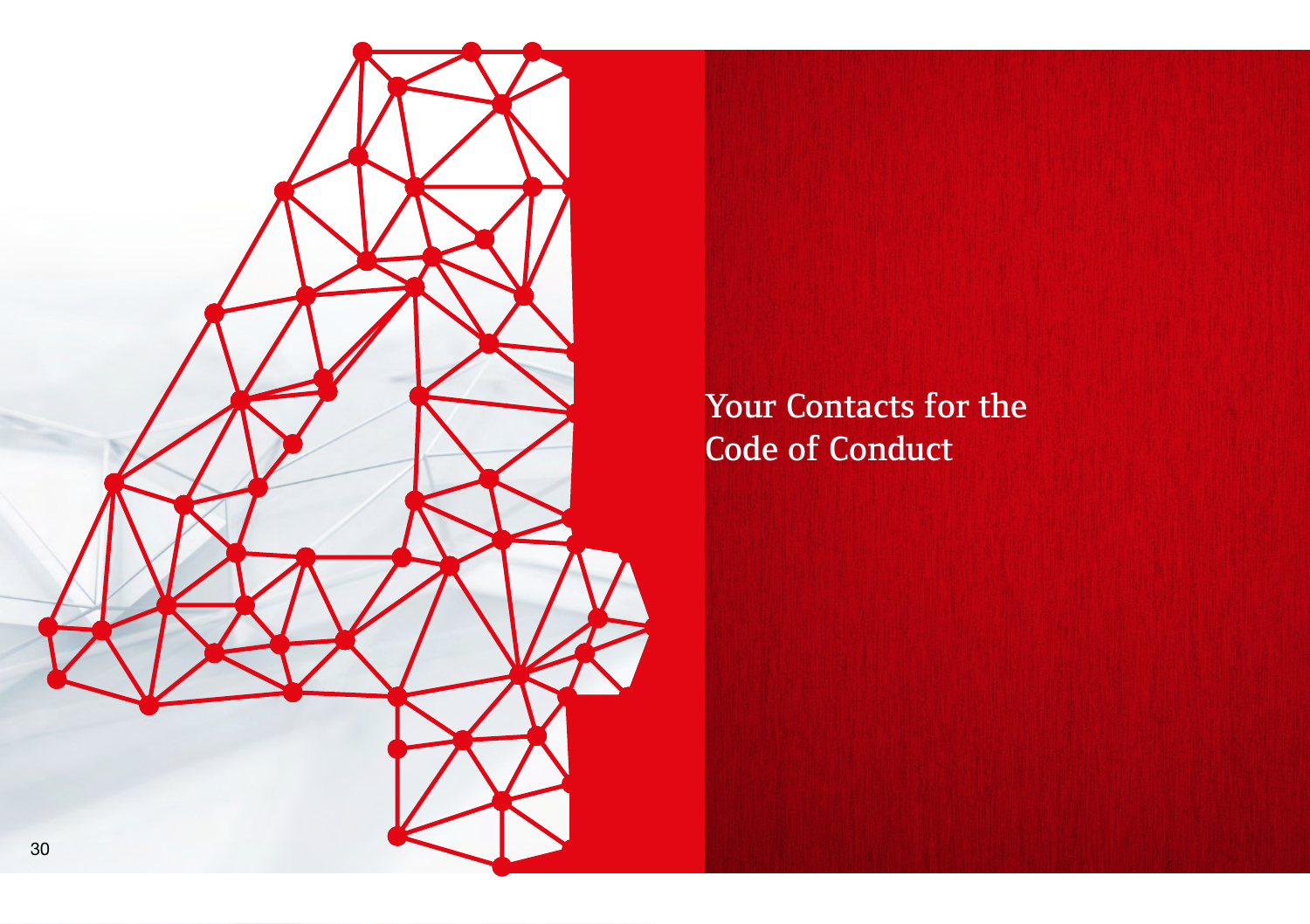At Hüttenes-Albertus, you will always find an open door if you need advice, want to discuss a concern about potential misconduct or want to provide suggestions for improving procedures.

Many concerns about workplace conduct can be resolved by raising them constructively with the persons directly involved or by seeking assistance from local contact persons. Other issues, such as illegal business practices, might be better addressed with somebody outside your local environment.

Retaliation against employees who raise concerns in good faith about suspected misconduct is prohibited (see section 2.1.2 "Freedom to speak without fear of retaliation").

Employees who experience retaliation should contact the Hüttenes-Albertus Presidents.

### Presidents:

Franz Friedrich Butz Email: Franz.Butz@ha-group.com Phone: +49 511 9797 107

### Christoph Koch

Email: Christoph.Koch@ha-group.com Phone: +49 211 5087 207

For specific advice in the area of EHS, Finance, Human Resources, IT and Legal & Compliance you can contact the following experts.

### EHS:

Dr. Jörn Küper Vice President Global Production and Technology Email: Joern.Kueper@ha-group.com Phone: +49 511 9797 110

### Finance:

Wolfgang Nill-Rücker Vice President Global Finance Email: Wolfgang.Nill-Ruecker@ha-group.com Phone: +49 211 5087 237

### Human Resources:

Constanze Kaßner Head of Global HR Email: Constanze.Kassner@ha-group.com Phone: +49 211 5087 293

### IT:

Dr. Stephan Luenskens Head of Global IT Email: Stephan.Luenskens@ha-group.com Phone: +49 211 5087 409

### Legal & Compliance:

Stephan Rudolph General Counsel / Vice President Legal & Compliance Email: Stephan.Rudolph@ha-group.com Phone: +49 211 5087 202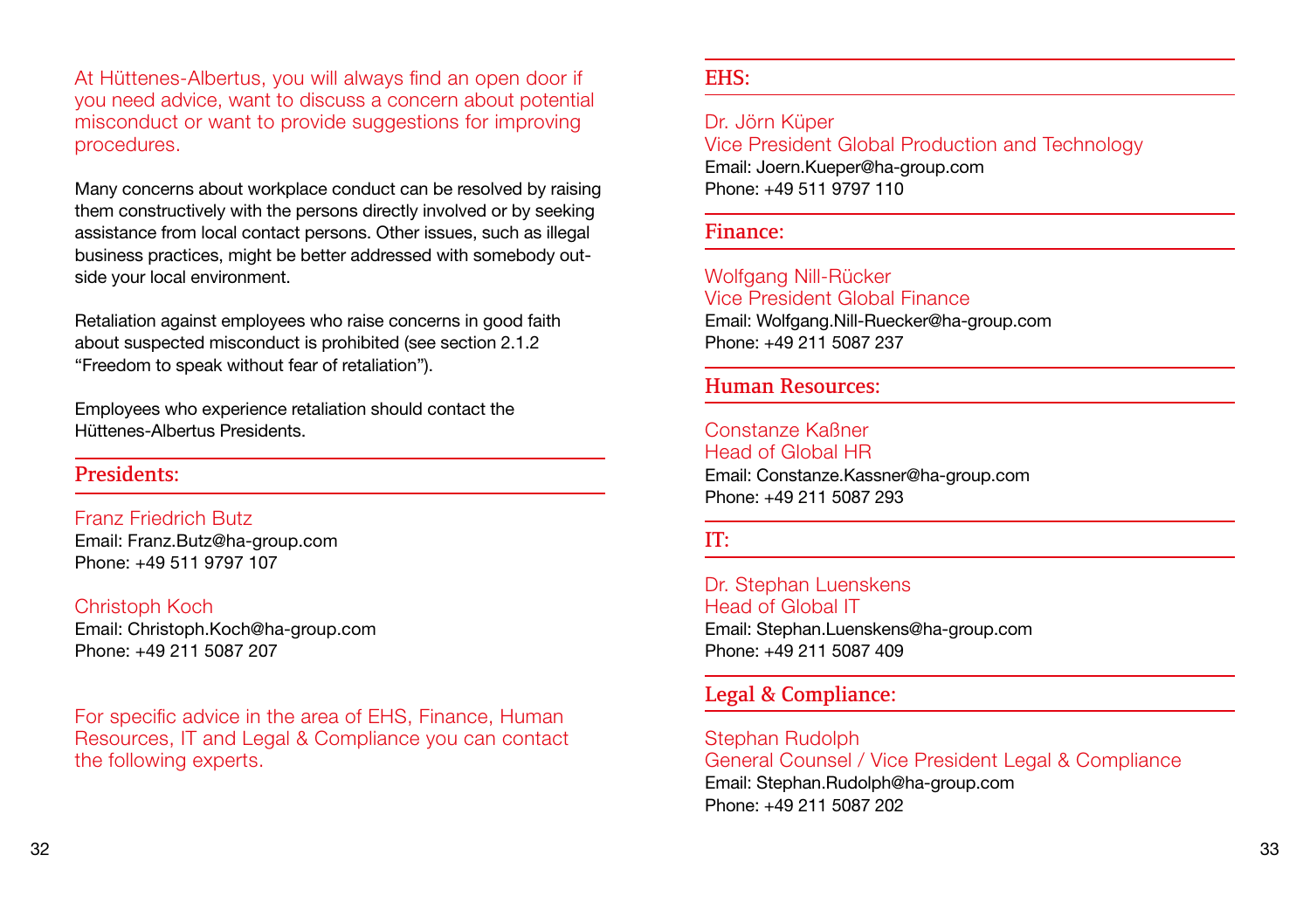We have appointed "Compliance Champions" for each majorityowned operating subsidiary, who have been trained accordingly and serve as the first point of contact for questions and concerns in the respective local language. You can find the Compliance Champion's names and contact details on sHAre.

Employees who believe they are aware of a violation of this Code of Conduct or any individual Hüttenes-Albertus policy are encouraged to report their concern, complaint, report or inquiry. Employees have many ways in which they can report a concern or incident related to this Code of Conduct. They may discuss it with their manager or any of the contact persons named above.

As an additional communication tool for specific types of situations Hüttenes-Albertus has established an anonymous reporting tool (also known as "whistleblower hotline") through which employees can confidentially and anonymously report perceived violations of this Code of Conduct. This hotline is not a substitute for routine communications within our organization between employees and their supervisors and managers, particularly as to workplace duties. Hence, regular business matters that do not require anonymity should be directed to the employee's supervisor and should not be submitted using this service. Rather, this whistleblower hotline is an additional communication tool for specific types of situations and it is provided because we believe that it is a good business practice to do so.

Reports can be made via the following communication tools:

### Website:

[www.lighthouse-services.com/ha-group](http://www.lighthouse-services.com/ha-group)

### Anonymous Reporting App:

Keyword: ha-group [\(detailed instructions here\)](https://www.lighthouse-services.com/documents/Using%20the%20Lighthouse%20Anonymous%20Reporting%20App.docx)

### Toll-Free Telephone:

- $\rightarrow$  Germany: 0800-183-0724
- $\rightarrow$  USA: 855-400-6002
- $\rightarrow$  All other countries: 800-603-2869 (must dial country access code [first click here for access codes and dialing instructions\)](http://www.lighthouse-services.com/documentlink/International%20Toll-free%20Hotline%20Access%20Instructions.pdf)

### Email:

[reports@lighthouse-services.com](mailto:reports%40lighthouse-services.com?subject=) (must include company name with report)

### Fax:

+1 (215) 689-3885 (must include company name with report)

After making a report an in-person meeting may be scheduled upon request.